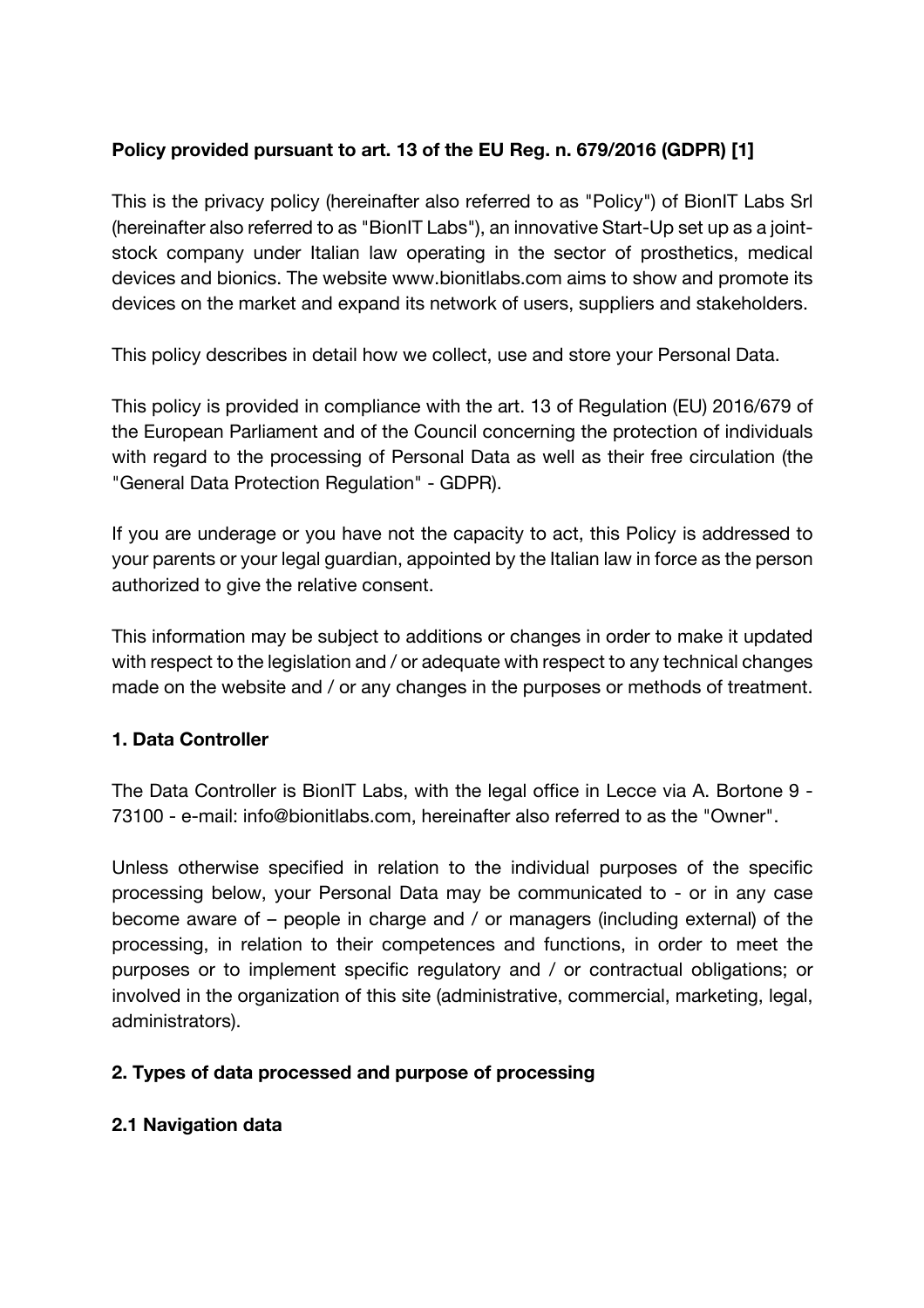The IT and operating systems of the website may automatically acquire, during their normal operation, some Personal Data relating to your navigation, such as, for example, the IP address, the number of accesses, the duration of navigation, the browser used, the device id, the pages viewed, the date and time when the access occurred.

How can we use your Personal Data for this purpose? Personal Data about your navigation are collected primarily for the obtainment of anonymous statistical information about the use of the website and to check its correct functioning.

## **2.2 Cookies**

Cookies are small text strings that are stored on your device and which record some data relating to your browsing activity. These data, if the cookies are not disabled, are communicated to the site that installed them every time you return to visit it.

There are different types of cookies:

**Technical cookies**: they allow you to browse the website and use options or services. For example, they identify the session, the limited access to web parts, they remember the elements of an order, they request registration or participation in an event, they use the security functions while browsing, and they store contents for audio or video broadcast. In other words, these are all those cookies necessary to satisfy the specific user request made in that moment and they are not used for other purposes.

**Profiling cookies**: they allow a more effective management of the advertising spaces of the website, allowing the adaptation of advertising so that it can be relevant to the user. In this way they prevent the user from viewing advertising already seen. These cookies therefore carry out a real profiling of user behavior.

**Third-party cookies**: third-party cookies are used by the website manager, although they are installed on the user's device by third parties other than the website manager. Third-party cookies are, for example, the statistical services of Google Analytics or the advertising service of Google AdSense.

The website uses both third-party cookies and profiling cookies, that keep track of the choices you have made in the context of navigation and use of the website services, so as to ensure a personalized and easier use of the services offered by BionIT Labs.

Below the cookies used in this website: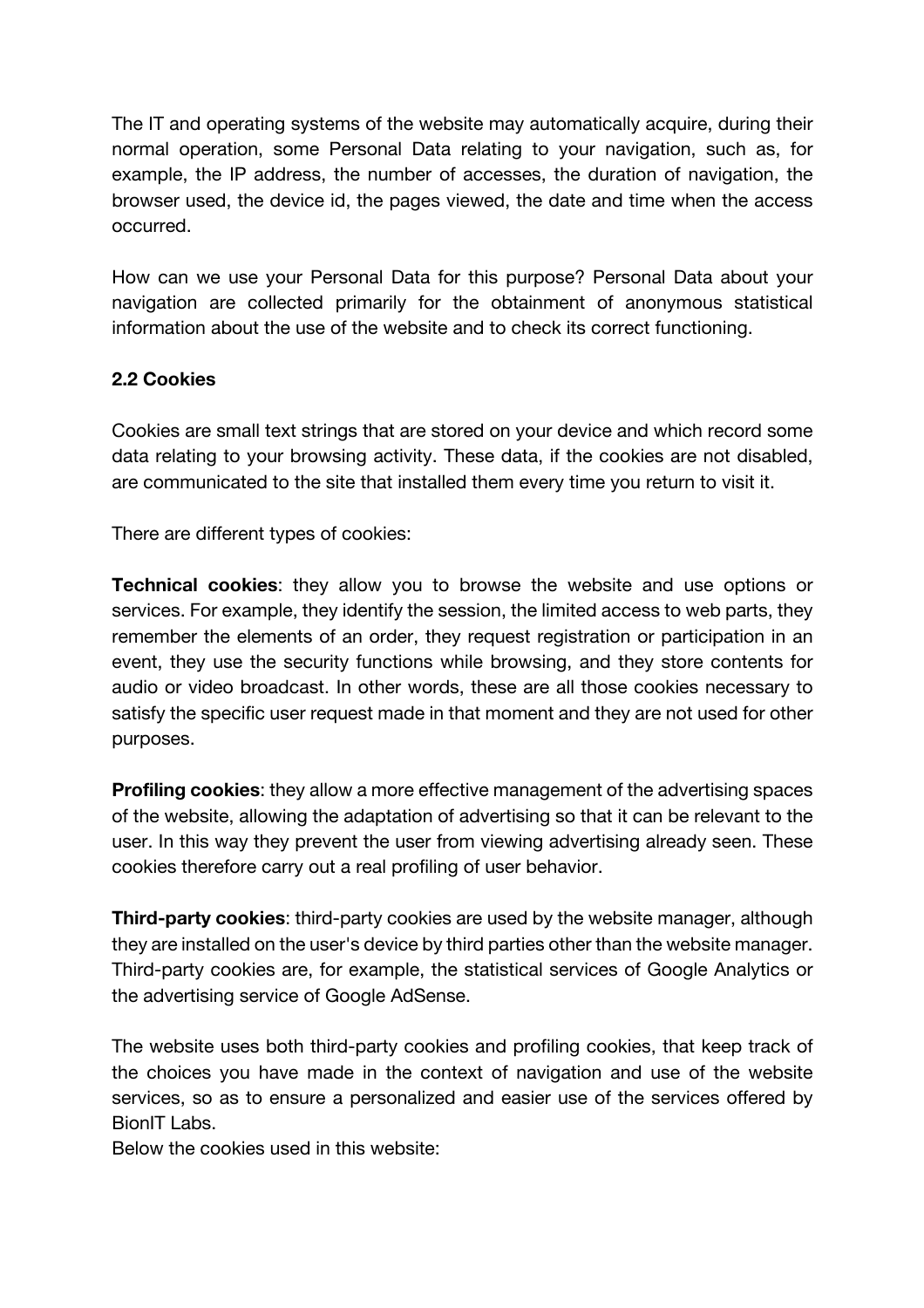## **Mailchimp** (The Rocket Science Group LLC)

Mailchimp is an address management and email message sending service provided by The Rocket Science Group LLC.

Personal Data collected: name, surname, email, address, telephone number, job title, organization, country.

Place of processing: United States - Privacy Policy. Subject adhering to the Privacy Shield.

## **Google Analytics** (Google LLC)

Google Analytics is a web analysis service provided by Google LLC ("Google"). Google uses the Personal Data collected for the purpose of tracking and examining the use of this site, compiling reports and sharing them with other services developed by Google.

Google may use the Personal Data to contextualize and personalize the advertisements of its own advertising network.

Personal Data collected: cookies and usage data.

Place of processing: United States - Privacy Policy - Opt Out. Subject adhering to the Privacy Shield

## **ViralLoops LTD**

.

ViralLoops LTD is a viral and referral marketing platform for launching ranking competitions, sweepstakes, pre-launch and referral programs.

Personal Data collected: name, surname, title, address, contact details, username, email address, employer, job title, geographic location, area of responsibility, gender, personal interest, preferences, IT information.

Place of processing: this Agreement is governed by the laws of the United Kingdom.

## **LeadGen** (LeadGen App LTD)

LeadeGen is a form builder that facilitates lead acquisition.

Personal Data collected: name, surname, title, address, contact details, username, email address, employer, job title, geographic location, area of responsibility, gender, personal interest, preferences, IT information.

Place of processing: this Agreement is governed by the laws of the United Kingdom.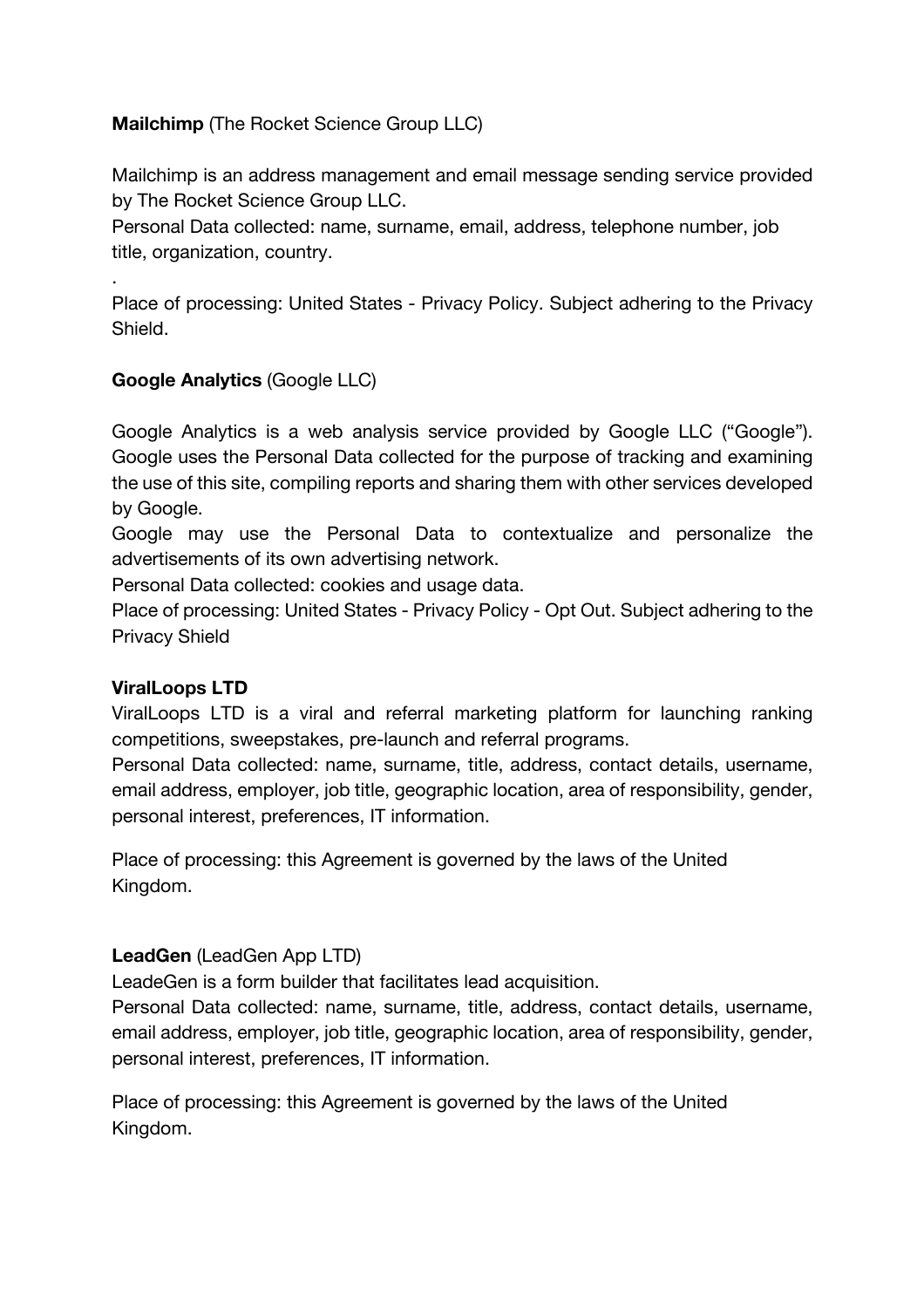## **2.3 Data provided voluntarily**

The data that you optionally and freely provide us by filling in and sending the form will be acquired by the Data Controller.

In particular, in addition to your email address, necessary to keep in contact with you, any other Personal Data to which the email message or the completed form refers will be acquired. These data will not be spread or communicated to third parties with respect to the organization of the owner, who are not external managers of the treatment appointed for this purpose by the owner. Your data may be used by the Data Controller, once you have given your consent, to define the user profiles of the site and / or for direct or indirect commercial or advertising purposes of the Data Controller's products and services.

## **3. Processing methods**

The Personal Data held for the purposes set out above are processed by the Data Controller, in a lawful and correct manner, through the prevalent use of automated or semi-automated tools.

## **4. Optional supply of data and consequences of your refusal**

Except in the cases in which the acquisition of data occurs automatically as a result of your simple navigation on the website - or the provision of data is necessary for using the services you have requested from us - your provision of any other Personal Data is entirely optional.

## **5. Storage duration of your Personal Data**

Your Personal Data are stored for the period of time strictly necessary for the fulfillment of our obligations, and to achieve the purposes for which such data were collected, in accordance with the aforementioned legislation. When we no longer need to use your Personal Data, we will delete it from our systems; alternatively we could continue to use them for different purposes only after having made them anonymous and not traceable to your identity. This is without prejudice to the case in which any regulatory obligations will oblige us to keep such data.

## **6. Physical location of data**

Your Personal Data are stored within the European Economic Area ("EEA"). Specifically, your Personal Data are stored on servers Viral Loops and LeadGen servers.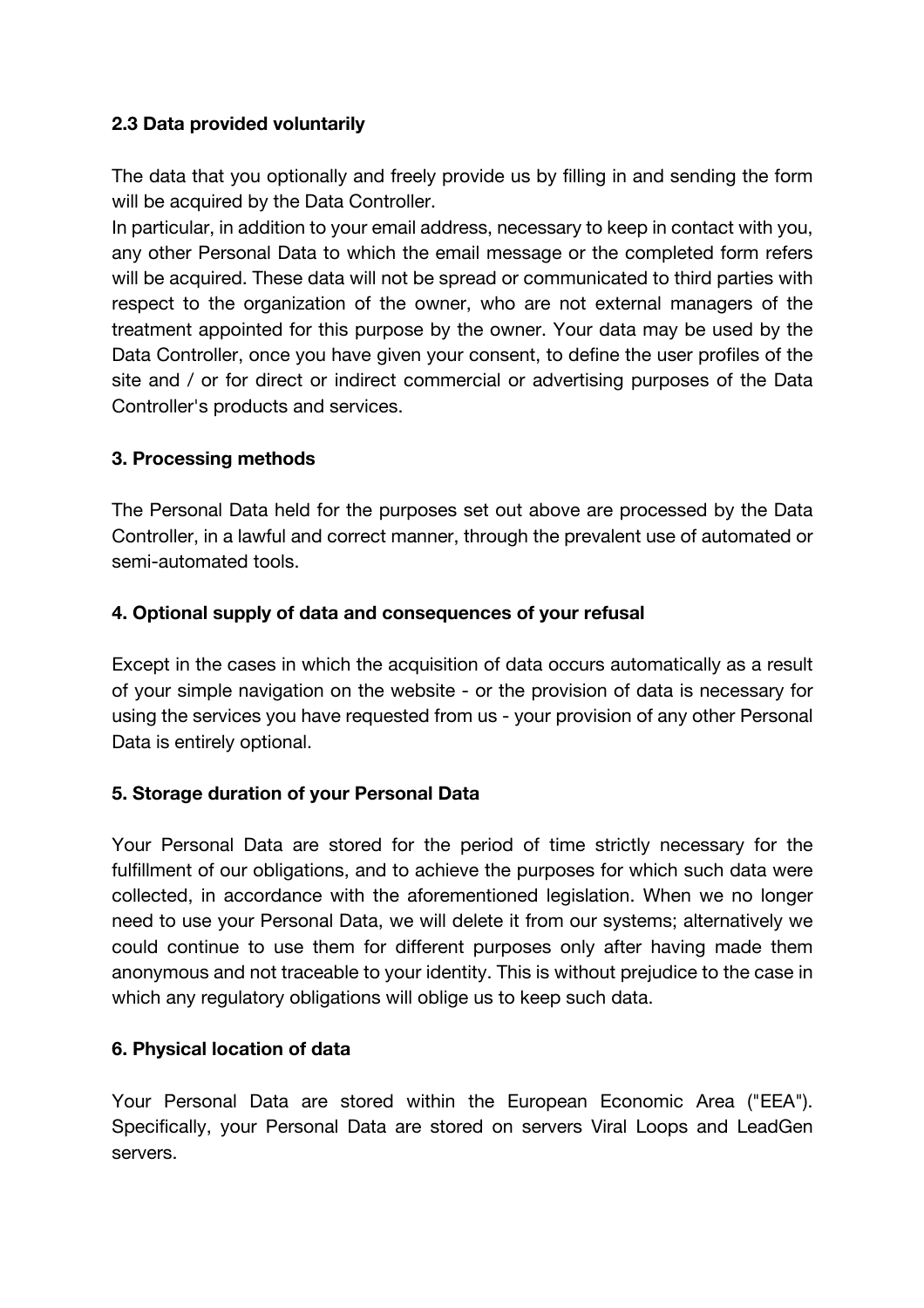In any case, they can be transferred and stored in a place outside the EEA where such countries are deemed by the European Commission to be able to guarantee an adequate level of protection. Your Personal Data may also be processed by personnel operating outside the AEE who work for us or for one of our service providers. We will do everything when reasonably possible to ensure that your Personal Data are treated securely and consistently with the Policy and applicable data protection laws, including, if applicable, by adhering to European standard contractual clauses ( or equivalent measures) with legal entities outside the EEA that receive the Personal Data.

# **7. Rights of interested parties**

As interested party and with reference to the data processed by the Data Controller, you have the right to:

- withdraw consent at any time;

- object to your data processing when this occurs on a legal basis other than the consent given (further details on the right to object are indicated in the section below); - access your data, obtain information on the data processed by the owner on certain aspects of the processing and to receive a copy of the data processed.

- verify and request the rectification, updating and  $\setminus$  or correction of the data processed by the Data Controller;

- obtain the cancellation or removal of your Personal Data, if the processing is based on consent only and it is not necessary;

- receive your data or transfer them to another owner;

- lodge a complaint with the competent Personal Data protection supervisory authority or take legal action if you believe that the rights to the processing of your data have been violated by the Data Controller;

- automated decision-making process. We inform you that you also have the right not to be subjected to a decision based solely on the automated processing of your Personal Data that produce legal effects concerning you or that significantly affect your person in a similar way (unless this automated activity is necessary for the conclusion or execution of a contract between you and the Data Controller, authorized by the law of the Union or of the member state to which we are subject as Data Controllers, - which also specifies adequate measures to protect your rights, your freedoms and your legitimate interests - or finally which is based on your explicit consent).

# **7.1 Details on the right to object**

When Personal Data are processed in the public interest, in the exercise of public authority vested in the Owner or to pursue a legitimate interest of the Owner, the Data